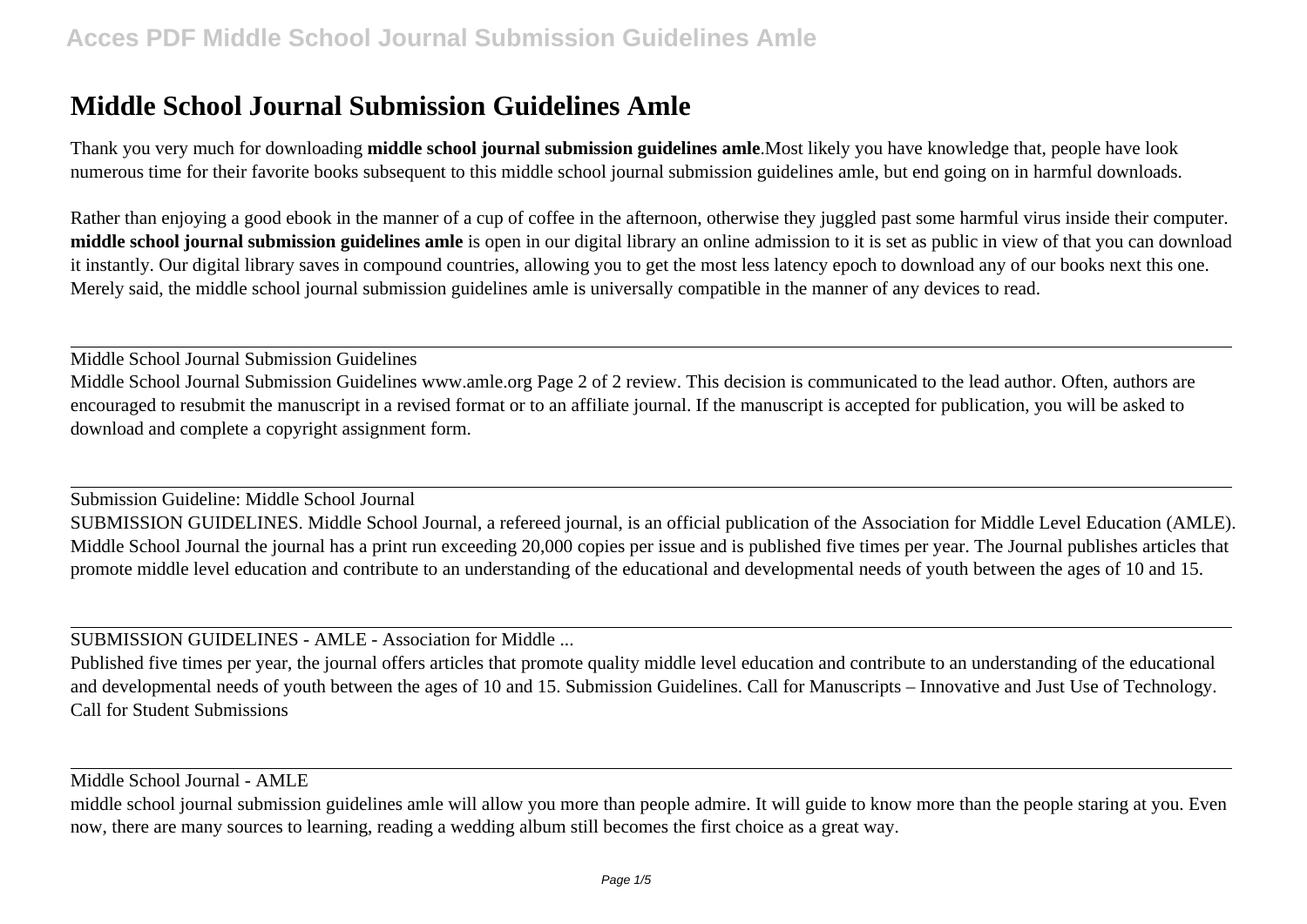Middle School Journal Submission Guidelines Amle Description: Middle School Journal, a refereed journal, is an official publication and membership benefit of the Association for Middle Level Education (AMLE), formerly National Middle School Association. Published five times per year in September, November, January, March, and May, the journal offers articles that promote quality middle level education and contribute to an understanding of the educational and developmental needs of youth between the ages of 10 and 15.

Vol. 39, No. 2, November 2007 of Middle School Journal on ...

Browse the list of issues and latest articles from Middle School Journal. List of issues Volume 51 2020 Volume 50 2019 Volume 49 2018 Volume 48 2017 Volume 47 2016 Volume 46 2014-2015 Volume 45 2013-2014 Volume 44 2012-2013 Volume 43 2011-2012 Volume 42 2010-2011 Volume 41 2009-2010

List of issues Middle School Journal - Taylor & Francis

Middle School Journal, a refereed journal, is an official publication and membership benefit of the Association for Middle Level Education (AMLE), formerly National Middle School Association. Published five times per year in September, November, January, March, and May, the journal offers articles that promote quality middle level education and contribute to an understanding of the educational and developmental needs of youth between the ages of 10 and 15.

Middle School Journal on JSTOR

JEI connects middle-school and high-school students with PhD candidates and advanced investigators who work in university research laboratories. By publishing with JEI, student-authors will learn the scientific method, practice communicating their science, and be recognized as young emerging scientists.

Submission Guidelines | Journal of Emerging Investigators

Submissions should be no more than 45 manuscript pages in length (including the article's text, reference list, appendices, tables, and figures), unless there are extenuating circumstances, in which case please contact the journal office before submitting.

The Elementary School Journal: Instructions for Authors

LEWISBURG — The fall play will go on at Donald H. Eichhorn Middle School even if it cannot be performed before a large gathering. "10 Ways to Survive Life in a Quarantine," by Don Zolidis, was in rehearsal this week with staggered days of video recording in the week ahead. A link to the ...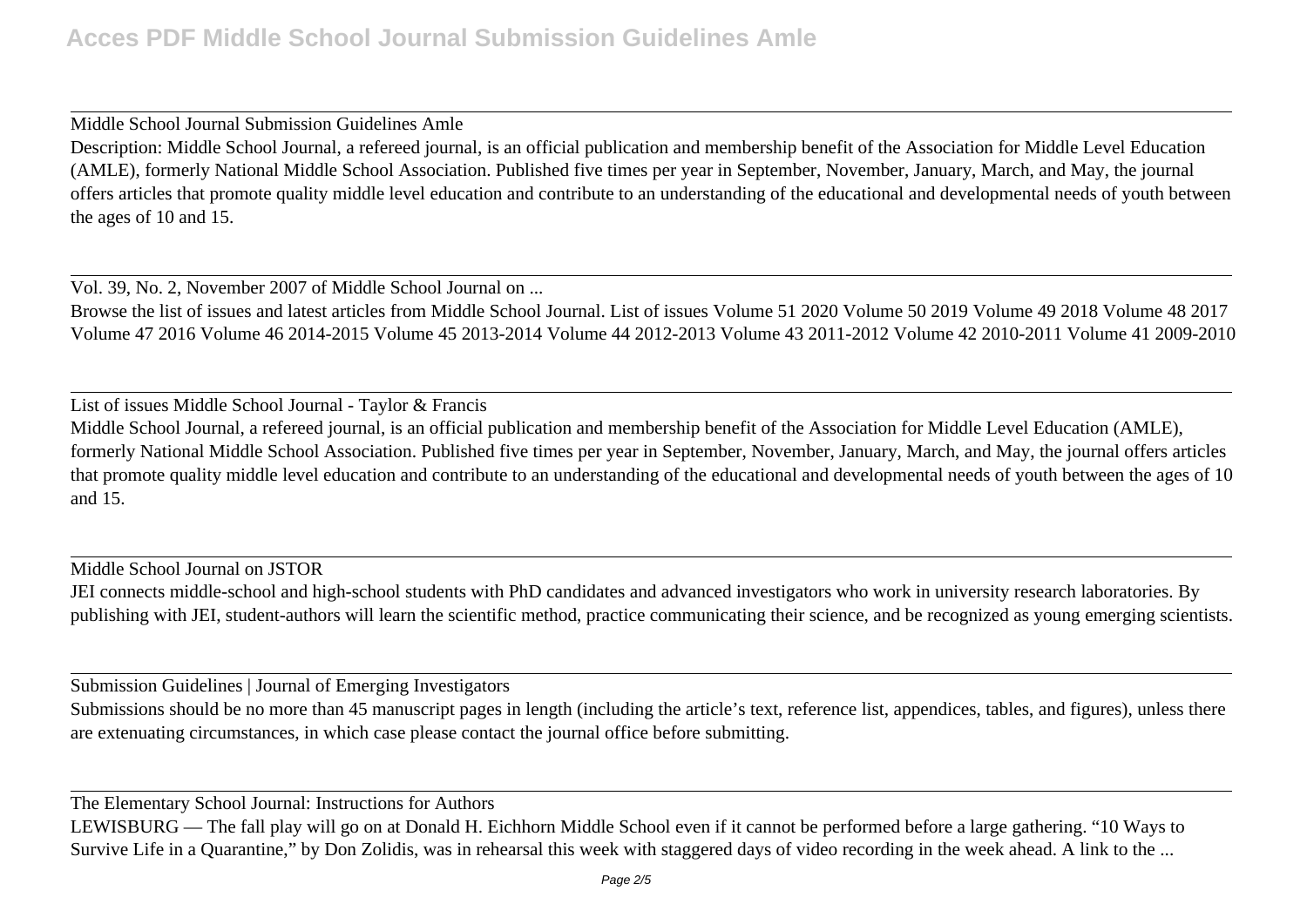Middle school fall play adapts to COVID guidelines | Local ...

The Winston-Salem/Forsyth County Board of Education voted 6-3 Thursday night to gradually move students from remote learning to a blend of in-person and remote classes. That process will begin when

School board approves plan to gradually reopen schools ...

Middle School Journal, a refereed journal, is an official publication and membership benefit of the Association for Middle Level Education (AMLE), formerly National Middle School Association. Published five times per year in September, November, January, March, and May, the journal offers articles that promote quality middle level education and contribute to an understanding of the educational and developmental needs of youth between the ages of 10 and 15

Vol. 41, No. 4, March 2010 of Middle School Journal on JSTOR Address inquiries to Editors Kathleen Brinegar, Lisa Harrison, and Ellis Hurd at msjeditors@gmail.com. All manuscripts must be submitted at the link below. The Middle School Journal's submission guidelines help guide authors in manuscript preparation and can be accessed using the following link: https://www.amle.org/ServicesEvents/MiddleSchoolJournal/tabid/175/Default.aspx.

Middle School Journal special issue

About The Science Teacher. The Science Teacher is an award-winning, peer-reviewed, practitioners' journal for grade 9-12 teachers, university faculty responsible for teacher preparation, and state and district science supervisors and leaders.The Science Teacher is published six times a year and is available in print and as an e-journal.The Science Teacher subscribers are members of the ...

Guidelines for Authors: The Science Teacher | NSTA

Submission Guidelines. ... It is not an academic journal, and we avoid pieces that are written in an academic style, that are primarily theoretical, or that use large amounts of academic jargon. ... We are interested in features, not reports or news articles. So please approach it as a narrative with a beginning, middle, and end, filled with ...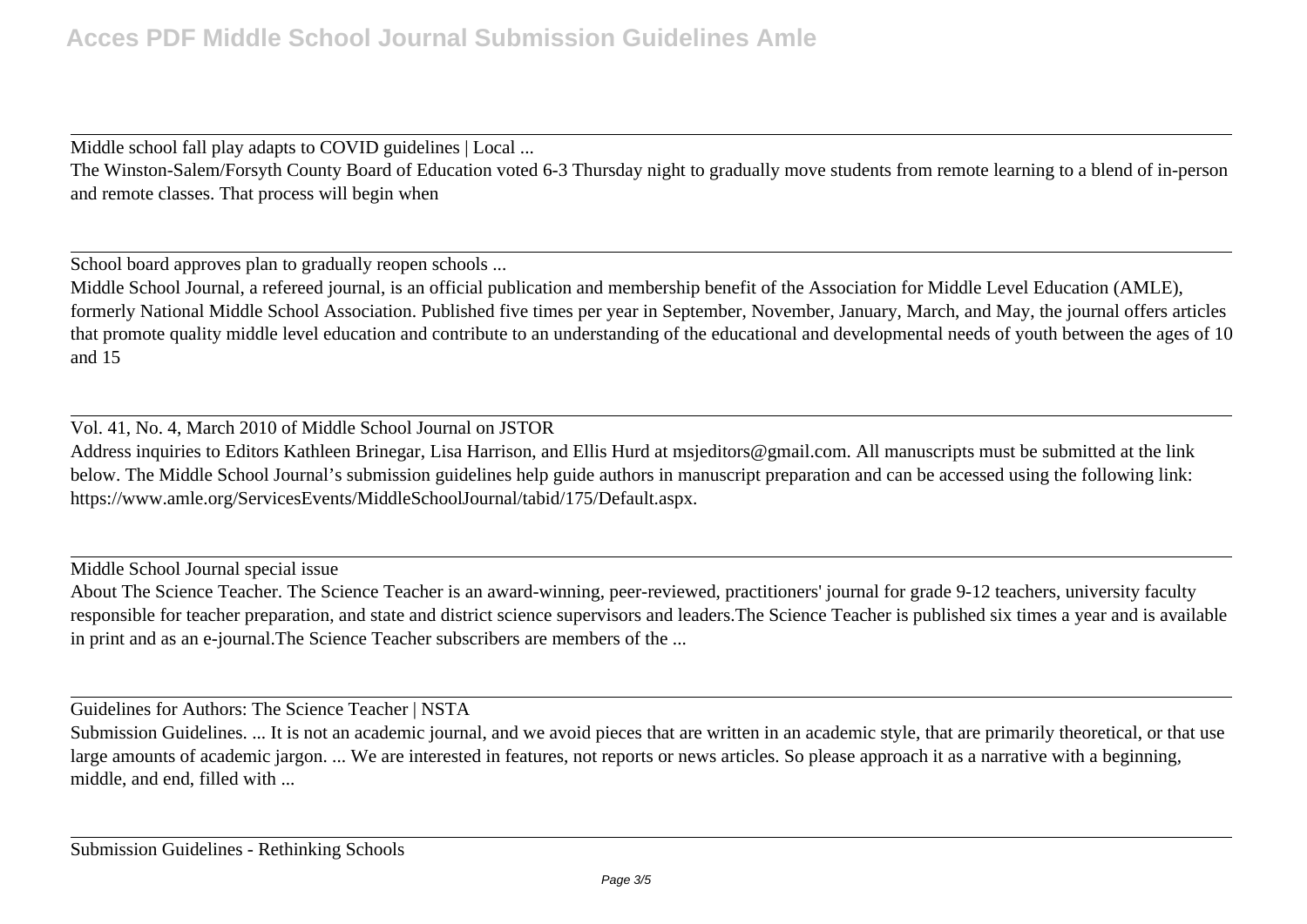## **Acces PDF Middle School Journal Submission Guidelines Amle**

The Middle School Journal's submission guidelines help guide authors in manuscript preparation and can be accessed using the following link: https://www.amle.org/ServicesEvents/MiddleSchoolJournal/ tabid/175/Default.aspx. Instructions for Authors Submit an Article

Middle School Journal: Equity-Based Social-Emotional Learning

The Middle Ground Journal grants open-access to all not-for-profit and educational institutions, provided that 1) the piece(s) are reproduced and/or linked in their entirety, without editing or alterations, 2) full and written/printed credit is given to The Middle Ground Journal and to the author(s), and 3) that such a reproduction is not for a fee of any kind. Teachers and students are warmly invited and encouraged to use this journal in their classes.

Submission Guidelines | The Middle Ground Journal

Two Rockingham County middle schools — Holmes and Reidsville —will be closed for the next two weeks, beginning Monday, because of COVID-19 exposure.

Two Rockingham County middle schools will be closed for ...

General Submission Information All articles should be uploaded as MS Word documents through our ScholarOne system. IJMES focuses on the area encompassing the Middle East and adjacent geo-cultural regions from the seventh century to the present.

Sponsored by the Middle Level Education Research SIG of AERA, this inaugural volume in the new IAP book series, The Handbook of Resources in Middle Level Education, focuses on the contributions and impact of the leaders of the modern middle school movement. Contained with this volume are the edited transcripts from 20 extensive interviews of the most influential leaders of the middle level movement, including such notable figures as William Alexander, Donald Eichhorn, John Lounsbury, Conrad Toepfer, and Gordon Vars. This historic volume will be an invaluable resource to proponents,